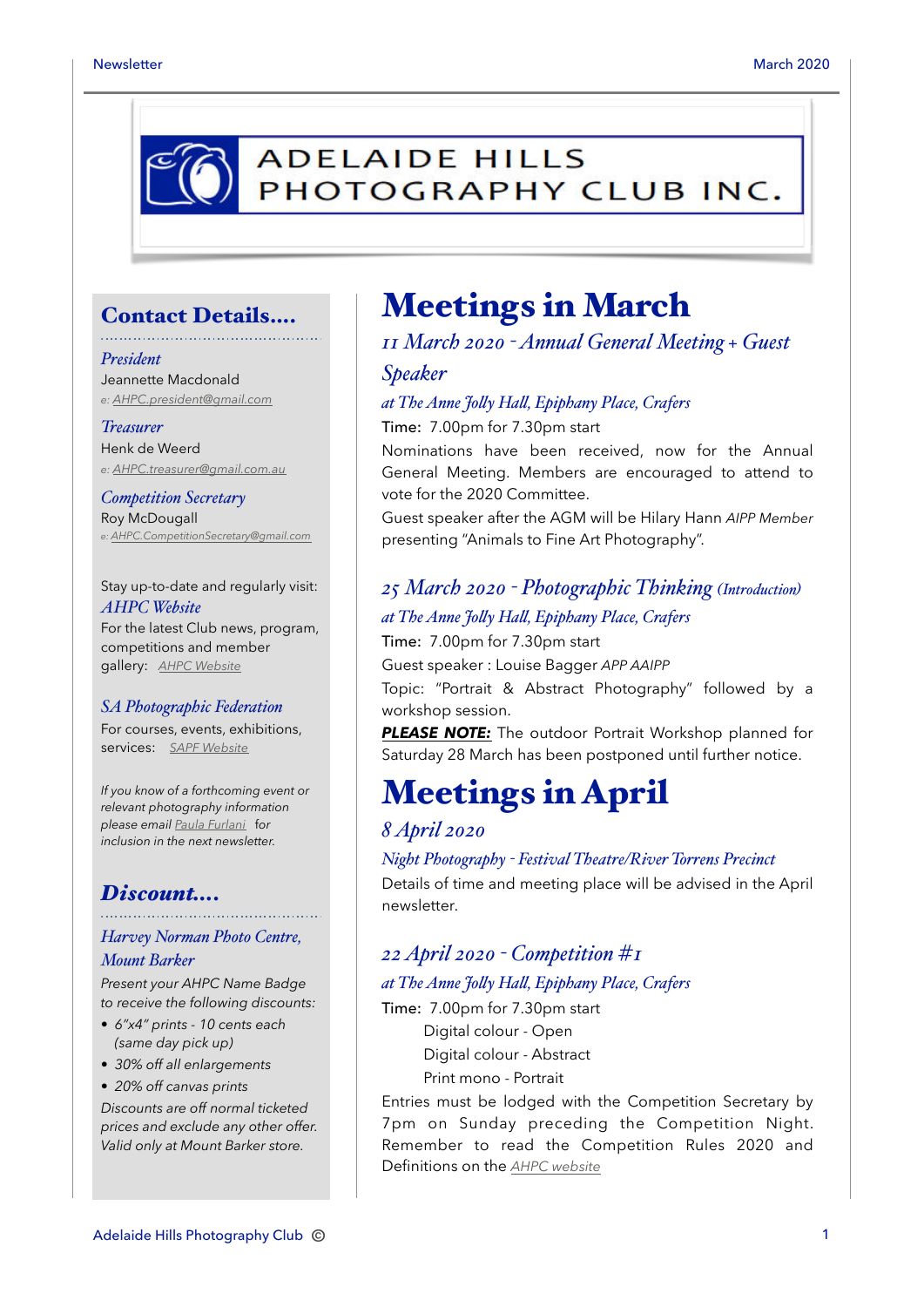# February Meeting Reviews

## *12 February - Guest speaker: Keith Seidel*

Keith gave a history of his escapades around Australia and overseas, with plenty of images to illustrate his address. Born and raised in Adelaide, Keith's photographic philosophy is best summarised by the Ansell Adams quote:

*"There are no rules for good photographs, there are only good photographs"*

## *26 February - Guest speaker: Robert Dettman AFIAP AAPS SAPS*

Presenting "Abstract Photography and Photographic Thinking", Robert provided examples of varying definitions for the word "abstract".

abstracted (*adjective*) - lacking concentration on what is happening around one

abstract (*verb*) - (usually abstract something from) extract or remove (something)

While the Tate Gallery shows the art term "Abstract Art" as the art that does not attempt to represent an accurate depiction of a visual reality but instead use shapes, colours, forms and gestural marks to achieve its effect. This definition was not appealing to Robert! He suggested that it was enough with the theory and time to look at the task at hand : *to create an abstract photograph you first need to visualise an end result*.

His Google search for "Abstract Photography" indicated 5 areas of interest, viz.

- Street
- Body parts
- Minimalism
- Negative space
- Architecture

Robert illustrated the above with examples of images from Google searches.

The final section of Robert's presentation addressed the evolution of interpretive images, viz. from "Abstract" to "Interpretive". He showed several images of images that were taken of details with a transformation in mind. With kind permission, below is one example of an image that Robert had taken and then transformed with the final result being a fine example of abstract photographic art. Many thanks to Robert for his excellent presentation that provided the members with an insight into abstract photography and the stimulus to be creative in our image-taking and post-processing.

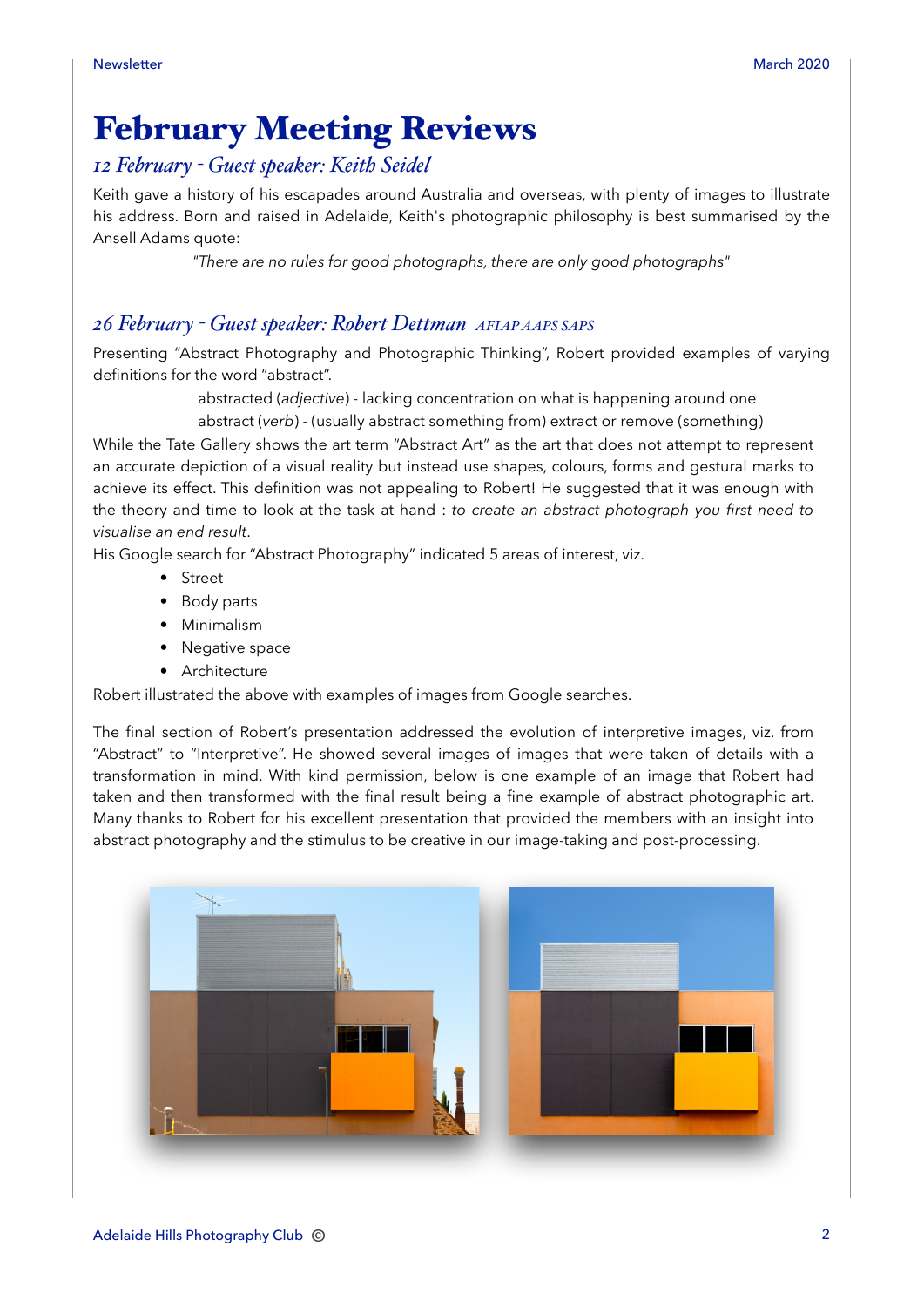#### Newsletter March 2020

The second part of the Club Meeting following Robert Dettman's presentation was an the evaluation of a selection of images (paintings and photographs). Members were in groups of 3 and analysed the images giving consideration to the following:

#### **Reading a painting/photograph**

**Ref Christina N Dickson** https://digital-photography-school.com/reading-a-photograph/

#### **1. Start with First Impressions: What do you notice?**

If a picture is worth a thousand words, what is this picture saying to you? Allow yourself to take in all the elements collectively, and then tuck your observations away for a moment. As you look at more specific details you may be surprised that your first impressions aren't always accurate.

#### **2. Evaluate the content**

What time is this photo taking place? Determine not just time of day but the occasion as well. Where is the setting located – in both a general and broad sense? This alone will influence the story being communicated if there are different cultures involved.

#### **3. Relationships: Subject to subject or subject to viewer**

What can you see about the people within the picture? How close are they? How do they feel about each other? Also consider if there is anything being said between the subject and you as the viewer. Are there emotions that meant to be communicated to you? What does this leave you feeling?

#### **4. Concepts: Actions and connections within the setting**

Sometimes subtle details within a photo can make a dynamic impact on the message. Hand gestures, direction of gazes, etc. What do all these details communicate about the message of the image?

#### **5. View: Does it make you a participant or a viewer?**

Powerful photos are often the ones that draw us in and make us a participant rather than those that leave us as simply a viewer. How does this influence your take and feeling about the photo?

#### **6. Direction: Where does it take / leave you?**

This question goes beyond simply eye flow. After evaluating all the subtleties and details, ask yourself how they all come together to support the overall message or idea of the image. What thoughts do you have? What conclusions are you drawn to?

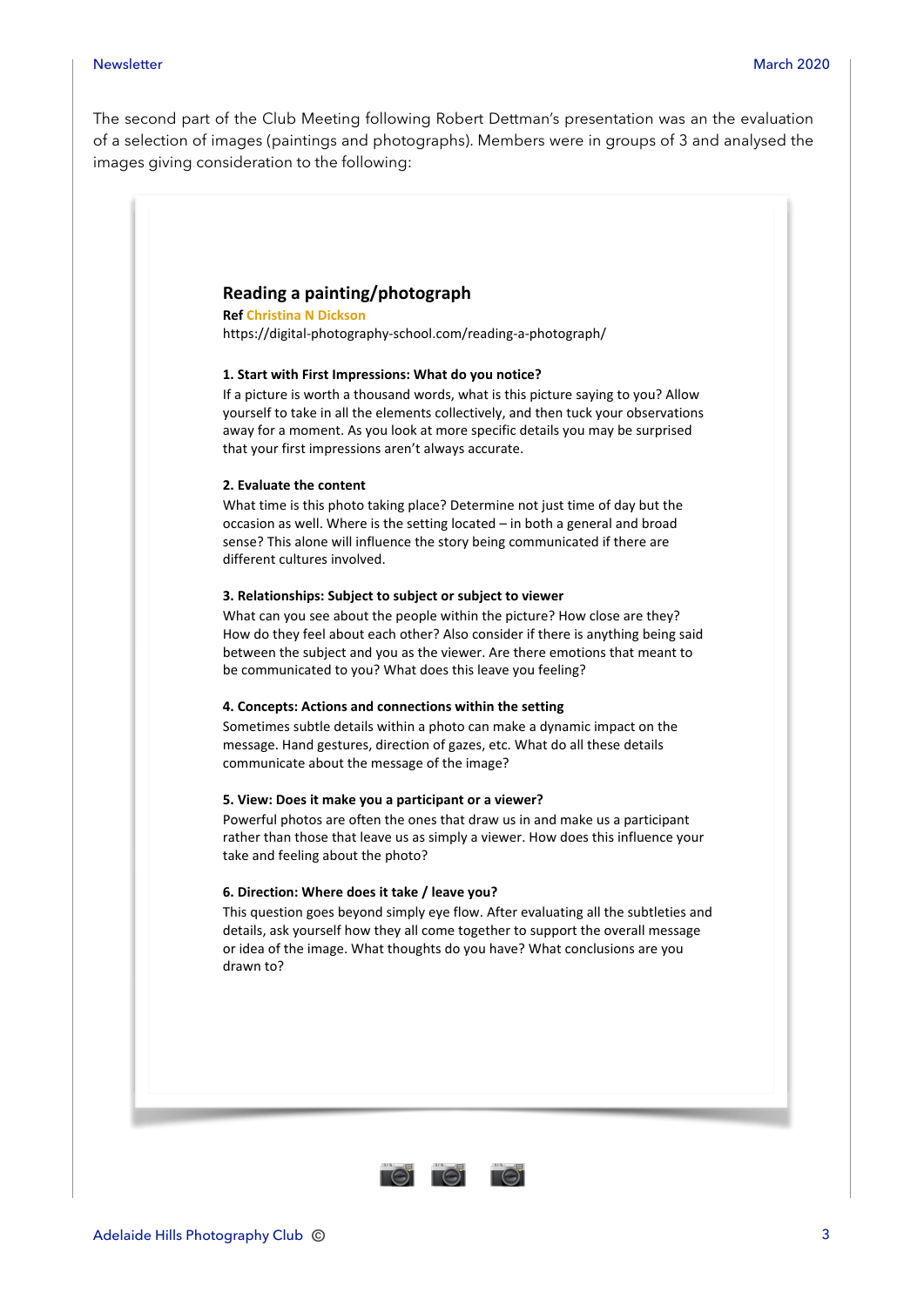# An Introduction…..

### *Hilary Hann AIPP Member*



Hilary is a passionate advocate for wildlife; wildlife photographic artist; collector of coffee table wildlife photographic books and lover of anything wildlife art related. The connecting theme is pretty obvious, wildlife!

Born in Singapore Hilary was raised in Malaya (as it was then), North Borneo, Uganda and Kenya. Travel for children is good, life is an adventure and living most of her formative years in Kenya, life certainly was always exciting. Now resident in South Australia she spends as much time as she can either on safari, planning to be on safari or dreaming of safaris.

### *Louise Bager APP AAIPP*



After a 15-year career with the Royal Australian Navy, Louise launched her photography business in 2009 and her work includes Portraiture, Travel and Documentary Photography which has been recognised and awarded at State, National and International levels. Louise is the current National President of the Australian Institute of Professional Photographers (AIPP).

# AHPC Exhibition

*The AHPC Exhibition Summit Community Centre, Norton Summit 13 November - 4 December 2020*

The goal for this event is for each member to submit at least one (1) image. The Program Committee, through the events/workshops etc, encourage the participation of every member to make the Exhibition a success. Your challenge, should you choose to accept it, is to take part in the exhibition. Every member who wishes to do so is guaranteed a place for their best image. Advice and support will be provided during the year to make this a successful event for the Club.

# Acknowledgement



Last year the AHPC Committee applied for a Community Grant via the Adelaide Hills Council. On 2 December 2019 the Council Community Development Manager wrote to the Club confirming that the application for 'replacement of out-dated computer' was successful.

The new laptop will improve the efficiency for record keeping for Club competitions as well as a more stable platform for displaying images on competition nights. The AHPC is most grateful for the Grant and we acknowledge the Council's support.

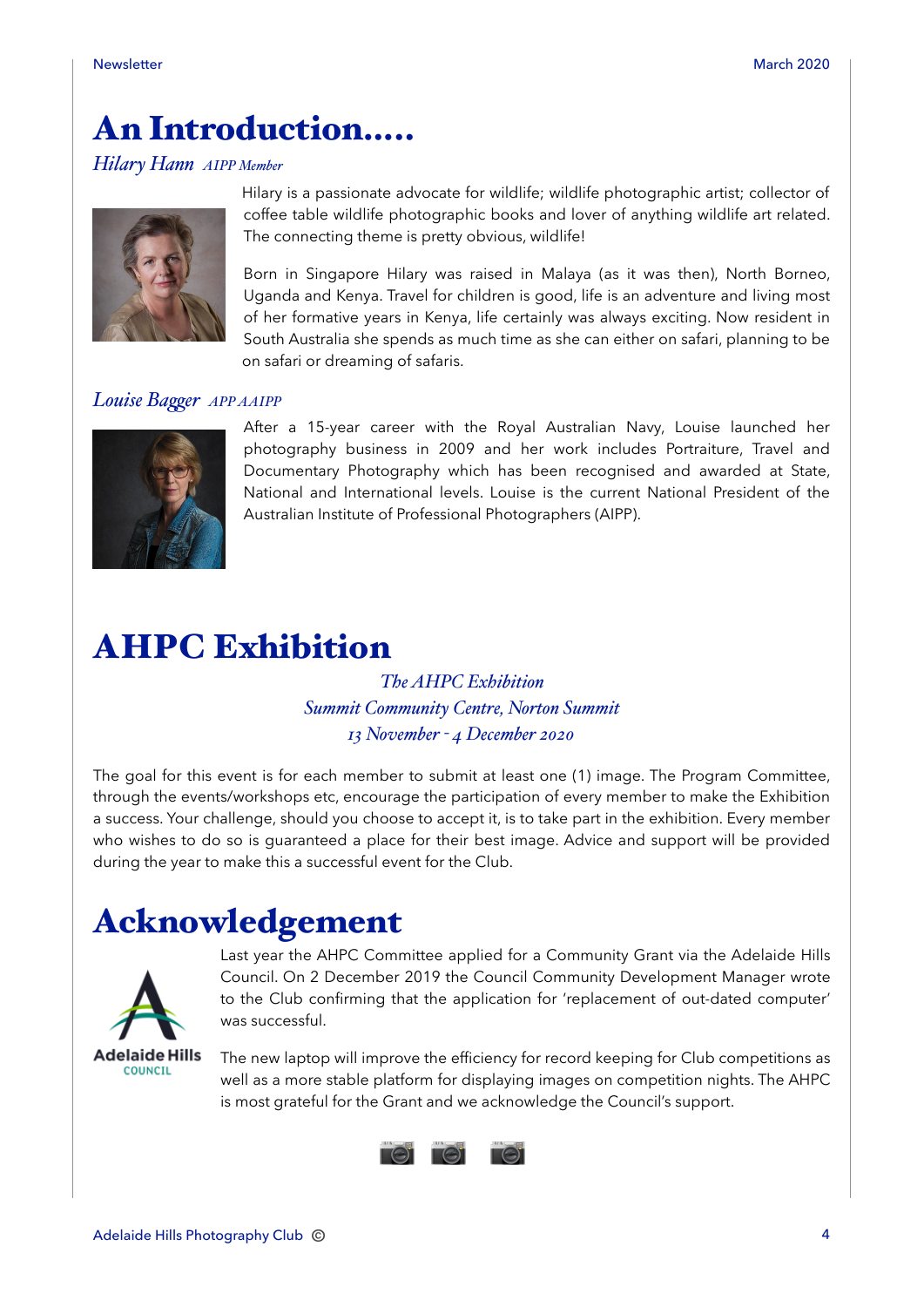# AHPC 2020 Program

| <b>FEB</b> | Wed | 12 | Club Night | Keynote: Keith Seidel                                                                                            | 2020 Program discussion                         |
|------------|-----|----|------------|------------------------------------------------------------------------------------------------------------------|-------------------------------------------------|
|            | Wed | 26 | Club Night | Robert Dettman - "Abstract<br>Photography" (part 1)                                                              | Abstract (part 2)                               |
| <b>MAR</b> | Wed | 11 | Club Night | AGM followed by Hillary Hahn -<br>"Animals to Fine Art Photography"                                              | <b>DAM</b>                                      |
|            | Wed | 25 | Club Night | Louise Bagger - "Portrait & Abstract<br>Photography"                                                             | Workshop                                        |
|            | Sat | 28 | Excursion  | Outdoor Portrait Workshop led by<br>Paul Williams                                                                | <b>POSTPONED UNTIL FURTHER</b><br><b>NOTICE</b> |
| <b>APR</b> | Sun | 5  |            | Daylight saving ends                                                                                             |                                                 |
|            | Wed | 8  | Club Night | Night Walk - Torrens River/Festival<br>Theatre                                                                   |                                                 |
|            | Wed | 22 | Club Night | Competition #1<br>· Digital Colour - Open<br>· Digital Colour - Abstract<br>· Print Mono - Portrait              |                                                 |
| <b>MAY</b> | Sat | 9  | Excursion  | Mt Lofty Botanic Gardens                                                                                         |                                                 |
|            |     |    |            |                                                                                                                  |                                                 |
|            | Wed | 13 | Club Night | Photographic Thinking                                                                                            | Top 10's from Comp #1                           |
|            | Wed | 27 | Club Night | Peter Barnes - "'Scapes"                                                                                         | Workshop                                        |
| <b>JUN</b> | Wed | 10 | Club Night | Competition #2<br>· Digital Colour - Open<br>· Digital Mono - 'Scapes<br>· Print Colour - Open                   |                                                 |
|            | Wed | 24 |            | The Camera in Your Pocket                                                                                        | Top 10's from Comp #2                           |
| JUL        | Wed | 8  | Club Night | Southern Districts Comp Peer Review                                                                              |                                                 |
|            | Wed | 22 | Club Night | Paul Heck - "Long Exposures"                                                                                     | Nature - workshop                               |
| <b>AUG</b> | Wed | 12 | Club Night | Paul Atkins - "Photographic Thinking"                                                                            |                                                 |
|            |     |    |            |                                                                                                                  |                                                 |
|            | Sun | 15 | Excursion  | Warrawong Wildlife Sanctuary -<br>Helen Whitford                                                                 |                                                 |
|            | Wed | 26 | Club Night | Competition #3<br>· Digital Mono - Open<br>· Digital Colour - Long Exposure<br>• Print Colour - Capturing Nature |                                                 |